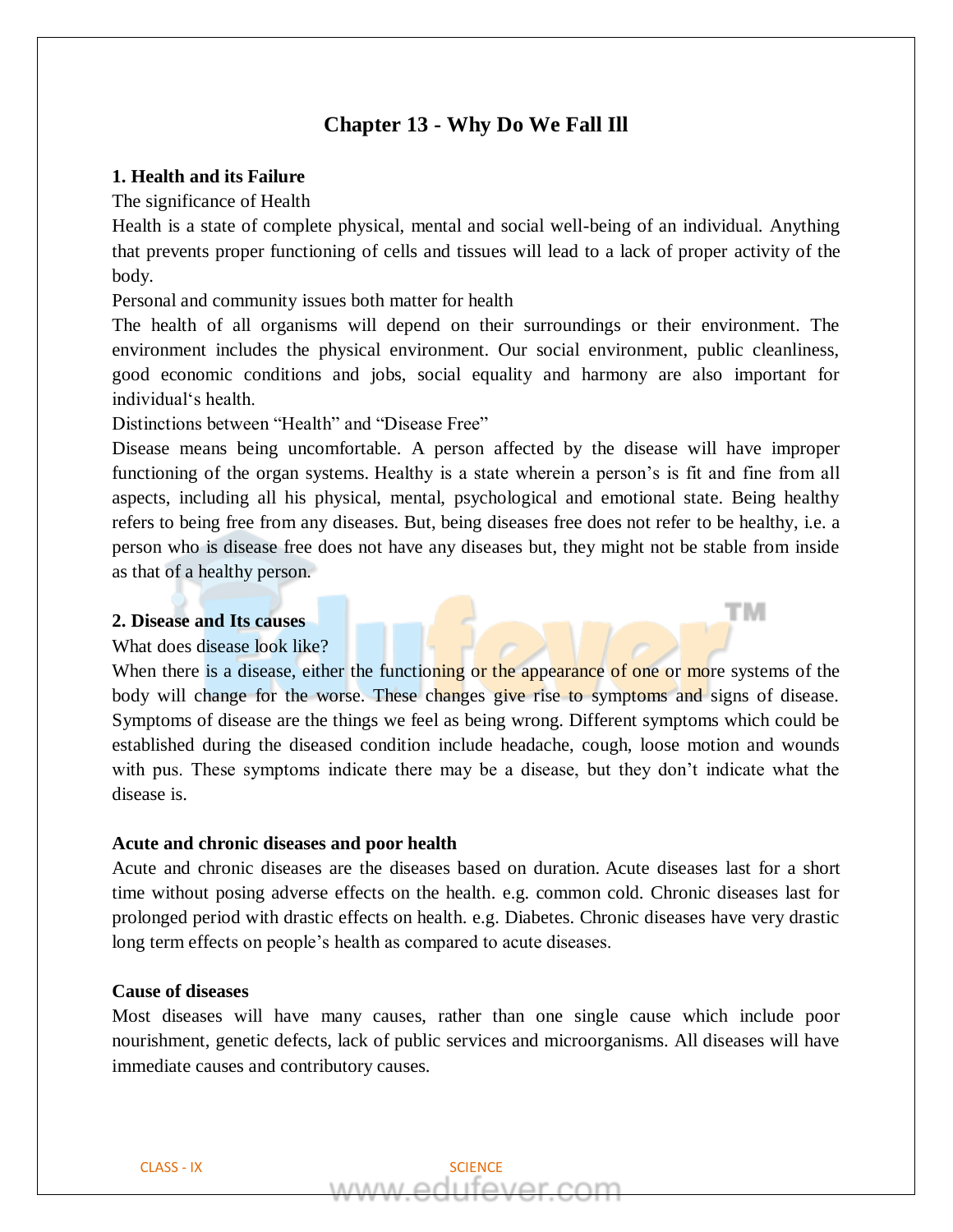## **Infectious and non infectious causes**

Infectious diseases are the diseases based on occurrence or spread and duration. These are the diseases caused by micro-organisms like bacteria, virus, fungi and protozoa. These are spread from one person to another through air, food, water etc.

Non-infectious diseases are caused by genetic abnormalities. They are called non-communicable diseases as they do not spread from one person to another. e.g. cancer.

## **3. Infectious diseases**

# **Infectious agents**

Organisms which cause disease are called as infectious agents. They obtain nourishment from the host. e.g. Bacteria, Viruses, Fungi, Protozoa, Helminths. Bacteria cause diseases like typhoid, cholera, tuberculosis, anthrax, pimples and peptic ulcers. Common cold, influenza, dengue fever, SARS and AIDS are caused by virus. Fungi cause skin infections. Protozoa causes malaria, kala – azar and sleeping sickness. Helminth worms cause intestinal infections or elephantiasis.

## **Means of Spread**

Infectious diseases are spread through microbial organisms from an infected person to a healthy person. So they are also called communicable diseases. Microorganisms are transmitted through physical contact, air, water and vectors.

Air borne diseases: These are the diseases transmitted through air. Microorganisms are transmitted in the form of droplet in the air. e.g. common cold, pneumonia and tuberculosis.

Waterborne diseases: this occurs if the excreta from someone suffering from an infectious gut disease such cholera get mixed with the drinking water used by people living nearby.

**Physical contact:** These are the diseases transmitted through direct contact. e.g. AIDS is transmitted through blood- blood contact with infected people or from an infected mother to her child during pregnancy. AIDS is also transmitted through intimate contact between partners.

**Vectors:** The most common carriers or vectors that transfer micro-organisms from one human being to another are female mosquitoes, dogs, hens, etc. e.g. Rabies virus transmitted by dogs and cats bite.

## **Organ specific and tissue specific manifestations**

There are many places, organs or tissues where these microorganisms could go. Symptoms tell us about the target organ infected. Malaria causing microbes, entering through a mosquito bite, will go to the liver, and then to the red blood cells.